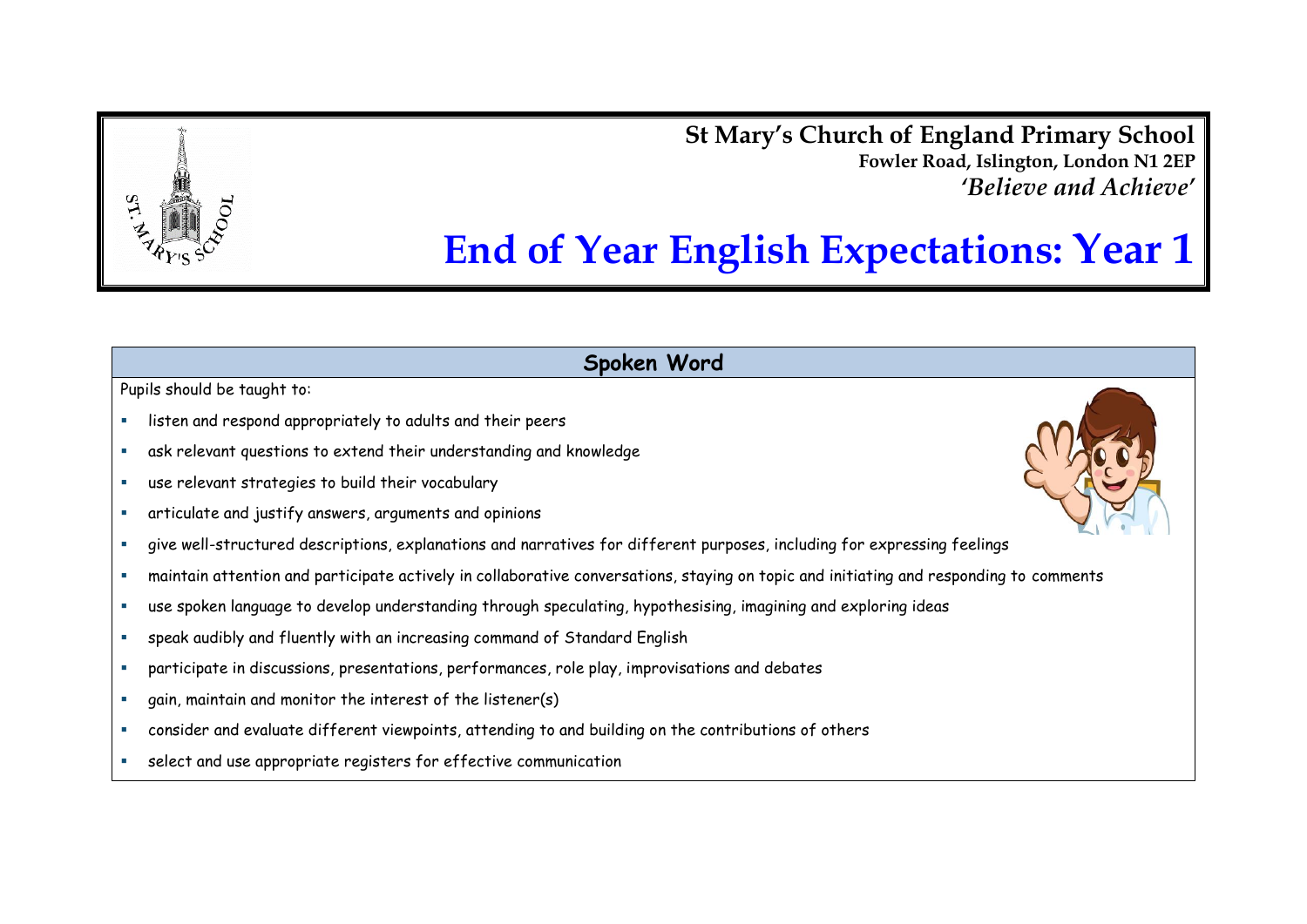### **Word Reading**

Pupils should be taught to:

- apply phonic knowledge and skills as the route to decode words
- respond speedily with the correct sound to graphemes (letters or groups of letters) for all 40+ phonemes, including, where applicable, alternative sounds for graphemes
- read accurately by blending sounds in unfamiliar words containing GPCs that have been taught
- read common exception words, noting unusual correspondences between spelling and sound and where these occur in the word
- read words containing taught GPCs and –s, –es, –ing, –ed, –er and –est endings
- read other words of more than one syllable that contain taught GPCs
- read words with contractions [for example, I'm, I'll, we'll], and understand that the apostrophe represents the omitted letter(s)
- read aloud accurately books that are consistent with their developing phonic knowledge and that do not require them to use other strategies to work out words
- re-read these books to build up their fluency and confidence in word reading.

#### **Reading Comprehension**

- develop pleasure in reading, motivation to read, vocabulary and understanding by:
- listening to and discussing a wide range of poems, stories and non-fiction at a level beyond that at which they can read independently
- being encouraged to link what they read or hear read to their own experiences
- becoming very familiar with key stories, fairy stories and traditional tales, retelling them and considering their particular characteristics
- recognising and joining in with predictable phrases
- **EXEDERITH Learning to appreciate rhymes and poems, and to recite some by heart**
- discussing word meanings, linking new meanings to those already known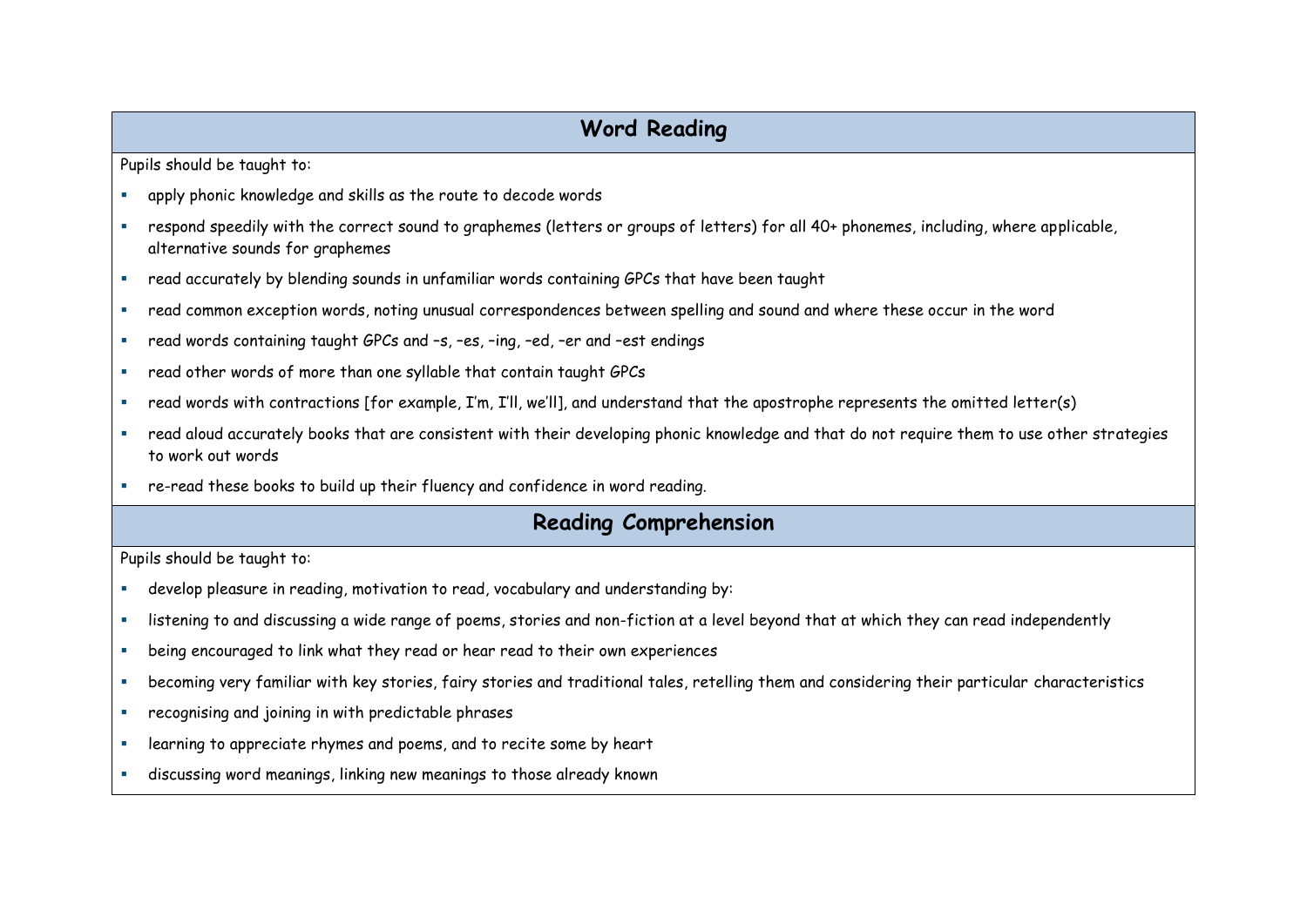- understand both the books they can already read accurately and fluently and those they listen to by:
- drawing on what they already know or on background information and vocabulary provided by the teacher
- checking that the text makes sense to them as they read and correcting inaccurate reading
- discussing the significance of the title and events
- making inferences on the basis of what is being said and done
- predicting what might happen on the basis of what has been read so far
- participate in discussion about what is read to them, taking turns and listening to what others say
- explain clearly their understanding of what is read to them. develop pleasure in reading, motivation to read, vocabulary and understanding by:
- listening to and discussing a wide range of poems, stories and non-fiction at a level beyond that at which they can read independently
- being encouraged to link what they read or hear read to their own experiences
- becoming very familiar with key stories, fairy stories and traditional tales, retelling them and considering their particular characteristics
- recognising and joining in with predictable phrases
- learning to appreciate rhymes and poems, and to recite some by heart
- discussing word meanings, linking new meanings to those already known
- understand both the books they can already read accurately and fluently and those they listen to by:
- drawing on what they already know or on background information and vocabulary provided by the teacher
- checking that the text makes sense to them as they read and correcting inaccurate reading
- discussing the significance of the title and events
- making inferences on the basis of what is being said and done
- predicting what might happen on the basis of what has been read so far
- participate in discussion about what is read to them, taking turns and listening to what others say
- **E** explain clearly their understanding of what is read to them.

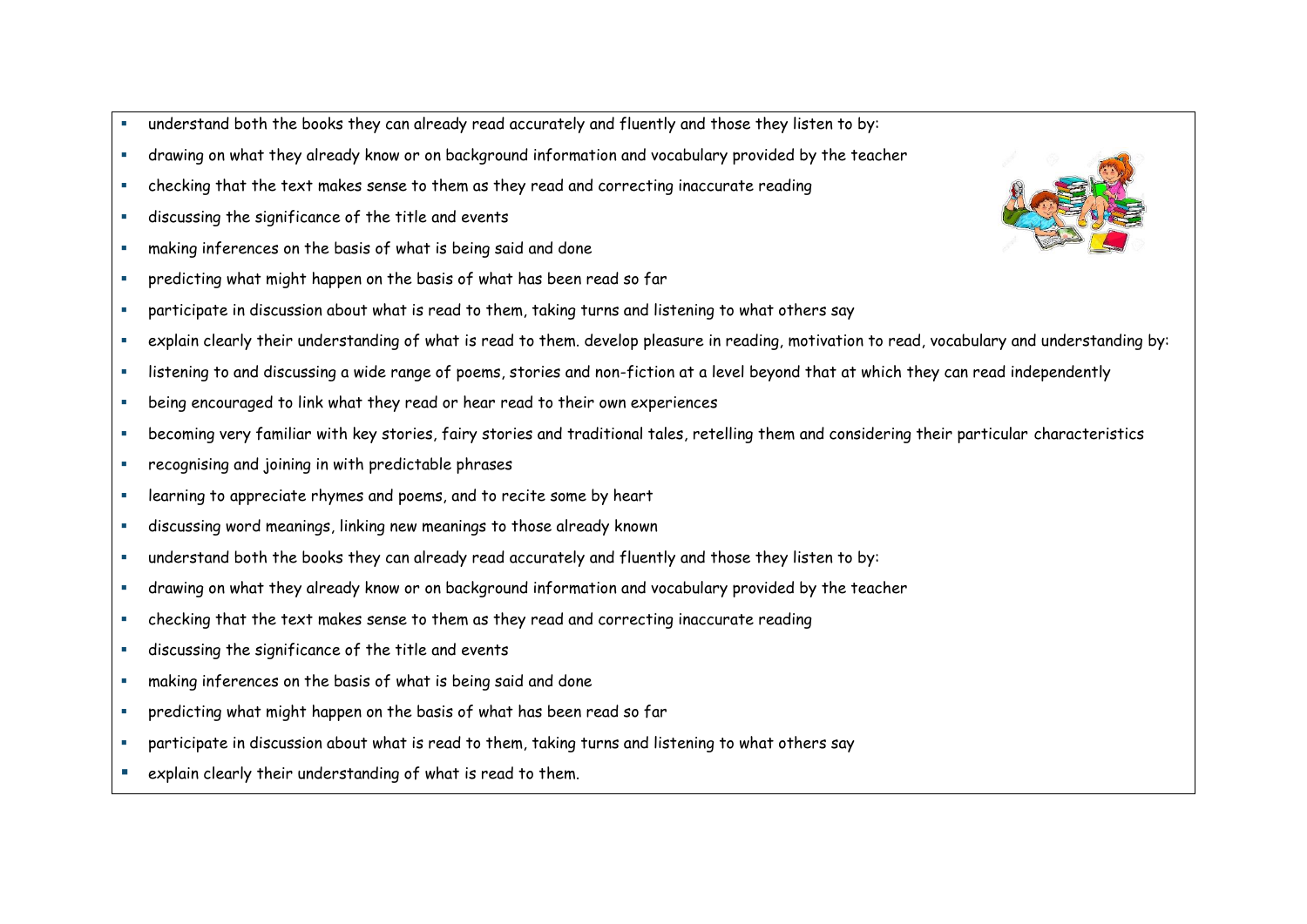#### **Writing – transcription**

Pupils should be taught to:

- spell:
- words containing each of the 40+ phonemes already taught
- common exception words
- $\blacksquare$  the days of the week
- name the letters of the alphabet:
- naming the letters of the alphabet in order
- using letter names to distinguish between alternative spellings of the same sound
- add prefixes and suffixes:
- using the spelling rule for adding –s or –es as the plural marker for nouns and the third person singular marker for verbs
- using the prefix un-
- using –ing, –ed, –er and –est where no change is needed in the spelling of root words [for example, helping, helped, helper, eating, quicker, quickest]
- apply simple spelling rules and guidance, as listed in English Appendix 1
- write from memory simple sentences dictated by the teacher that include words using the GPCs and common exception words taught so far.

## **Writing – Composition**

- **write sentences by:**
- saying out loud what they are going to write about
- composing a sentence orally before writing it
- sequencing sentences to form short narratives

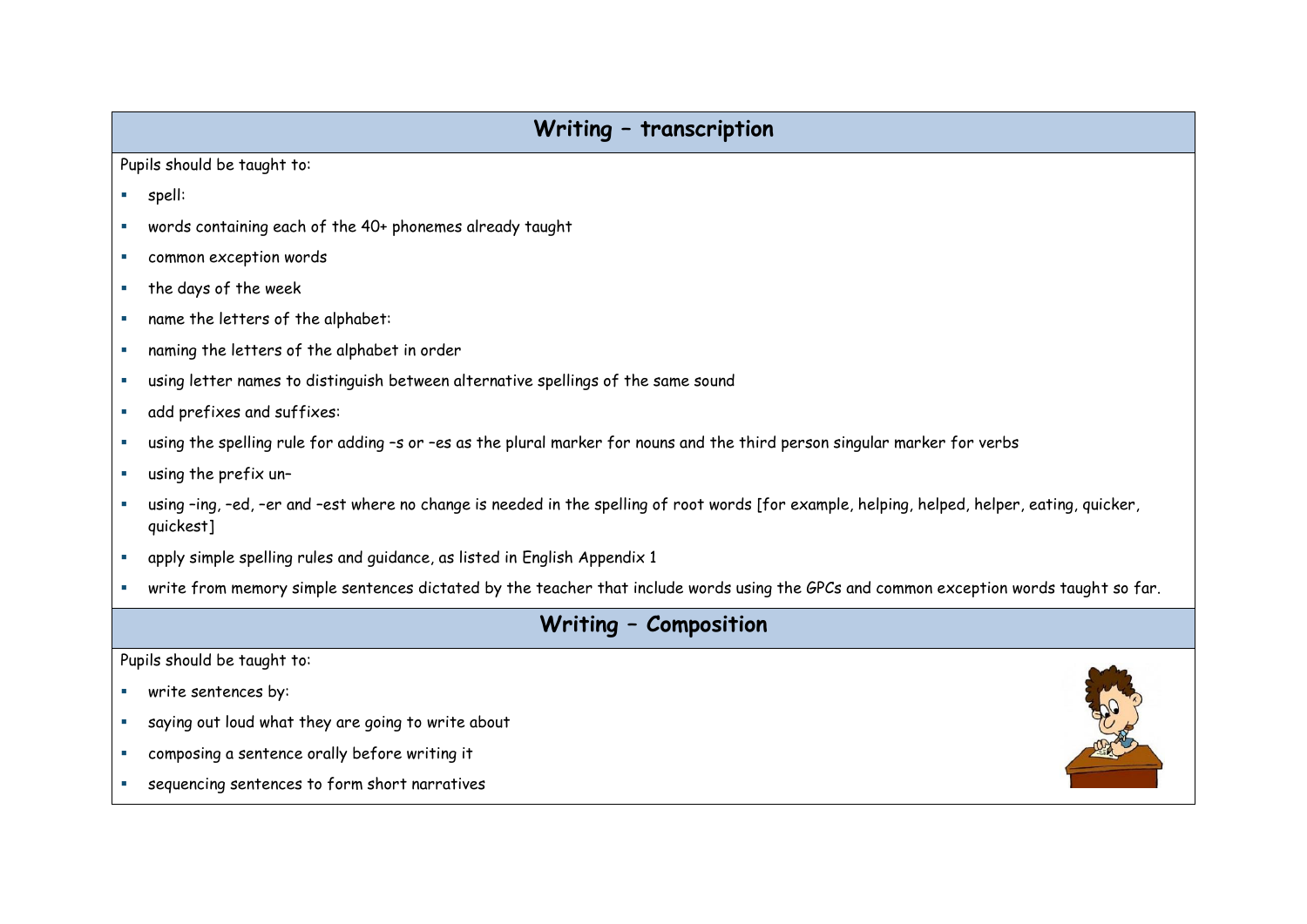- re-reading what they have written to check that it makes sense
- discuss what they have written with the teacher or other pupils
- **F** read aloud their writing clearly enough to be heard by their peers and the teacher.

## **Writing – Handwriting**

Pupils should be taught to:

- sit correctly at a table, holding a pencil comfortably and correctly
- begin to form lower-case letters in the correct direction, starting and finishing in the right place
- **form capital letters**
- form digits 0-9
- understand which letters belong to which handwriting 'families' (i.e. letters that are formed in similar ways) and to practise these.

#### **Writing – Grammar, Vocabulary and Punctuation**

- develop their understanding of the concepts set out in English Appendix 2 by:
- **Example 20 Figure 3 Proces between words**
- joining words and joining clauses using and
- beginning to punctuate sentences using a capital letter and a full stop, question mark or exclamation mark
- using a capital letter for names of people, places, the days of the week, and the personal pronoun 'I'
- **Example 2** learning the grammar for year 1 in English Appendix 2
- use the grammatical terminology in English Appendix 2 in discussing their writing. develop their understanding of the concepts set out in English Appendix 2 by:
- leaving spaces between words
- joining words and joining clauses using and